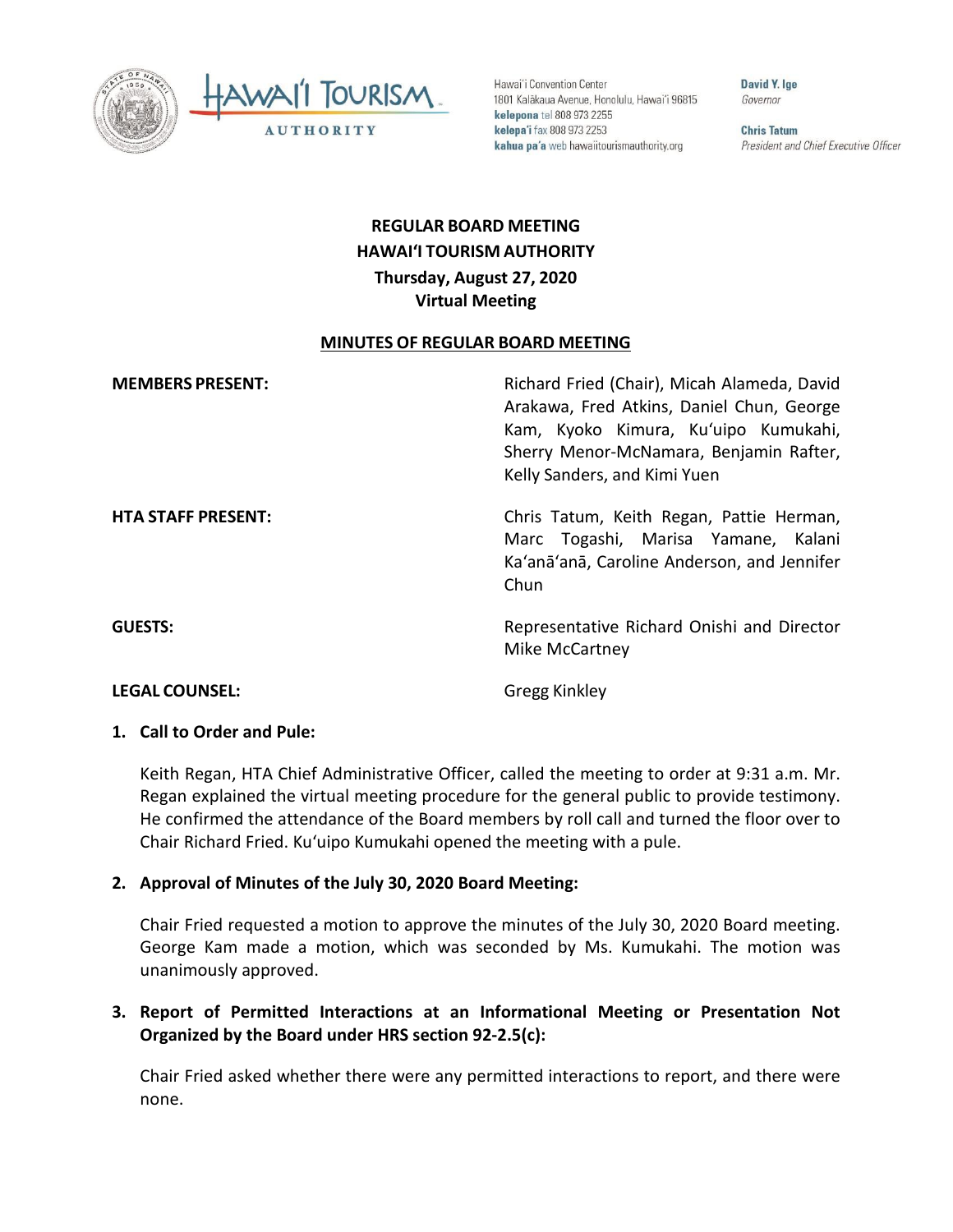#### **4. Report of the CEO Relating to Staff's Implementation of HTA's Programs during July 2020:**

Chair Fried commended Chris Tatum for his leadership during his tenure as HTA President and CEO. Chair Fried recognized Mr. Tatum to present his report. Mr. Tatum reported that at the request of the Hawai'i Emergency Management Agency (HIEMA), HTA continues to support call center operations for the 14-day visitor quarantine. He added that Marissa Yamane, HTA Director of Communications and Public Relations, continues to provide information to the Board and the visitor industry with regard to status updates from the State, as well as visitor arrival information. Mr. Tatum said HTA continues to focus on the Four Pillars. He said the HTA Marketing Standing Committee received updates from the five markets (Canada, US, Oceania, Japan, and South Korea) that HTA continues to support. He noted that it is vital for the economy that Hawai'i is ready for visitors to return safely. Mr. Tatum said HTA is working with the State, counties, community, and visitor industry to develop destination plans as the state reopens. He noted that Caroline Anderson, HTA Director of Community Enrichment, has been working primarily with Maui County and Hawai'i County to organize their respective steering committees. Mr. Tatum commended Kalani Ka'anā'anā, HTA Director of Hawaiian Cultural Affairs and Natural Resources, for his work, and shared that HTA has supported some of the renovations at 'Iolani Palace. Mr. Tatum said that moving forward, HTA will shift its focus to projects that will have the largest impact. He said HTA will continue to work with the Department of Land and Natural Resources. Mr. Tatum noted that although funds are limited, HTA will not forget its values, will continue to be a balanced organization, and will continue to invest in Hawai'i's natural resources. Mr. Tatum thanked the teams at HTA, Hawai'i Lodging and Tourism Association (HLTA), and Hawai'i Visitors and Convention Bureau (HVCB) for pivoting to areas and responsibilities that were needed during the COVID-19 crisis. He added that these organizations stepped up and made a difference. He thanked Senator Glenn Wakai and Representative Richard Onishi for their support of HTA. He thanked the Board, especially Chair Fried, for their support. Mr. Tatum said he will always be available for input and support.

Chair Fried shared that he was at a small reception with Surgeon General Jerome Adams and Lieutenant Governor Josh Green, and that unless the numbers start coming down, this could be a 4-week lockdown. Chair Fried said he was impressed with Surgeon General Adams and that he is apolitical and went out into the community. He noted that Hawai'i needs to reduce its numbers so that tourists will want to return to Hawai'i. He added that a big concern is a significant nurse shortage that will continue to get worse.

Chair Fried invited the general public to submit testimony, and there was none.

### **5. Discussion and Action to Establish a Surfing and Canoe Paddling Advisory Committee:**

Chair Fried recognized Kelly Sanders to discuss establishing a Surfing and Canoe Paddling Advisory Committee. Mr. Sanders reported that there is support from the Marketing Committee, but more research and thought needs to go into it. He said Mr. Ka'anā'anā has committed to it and will report to the Marketing Committee with a proposal once it is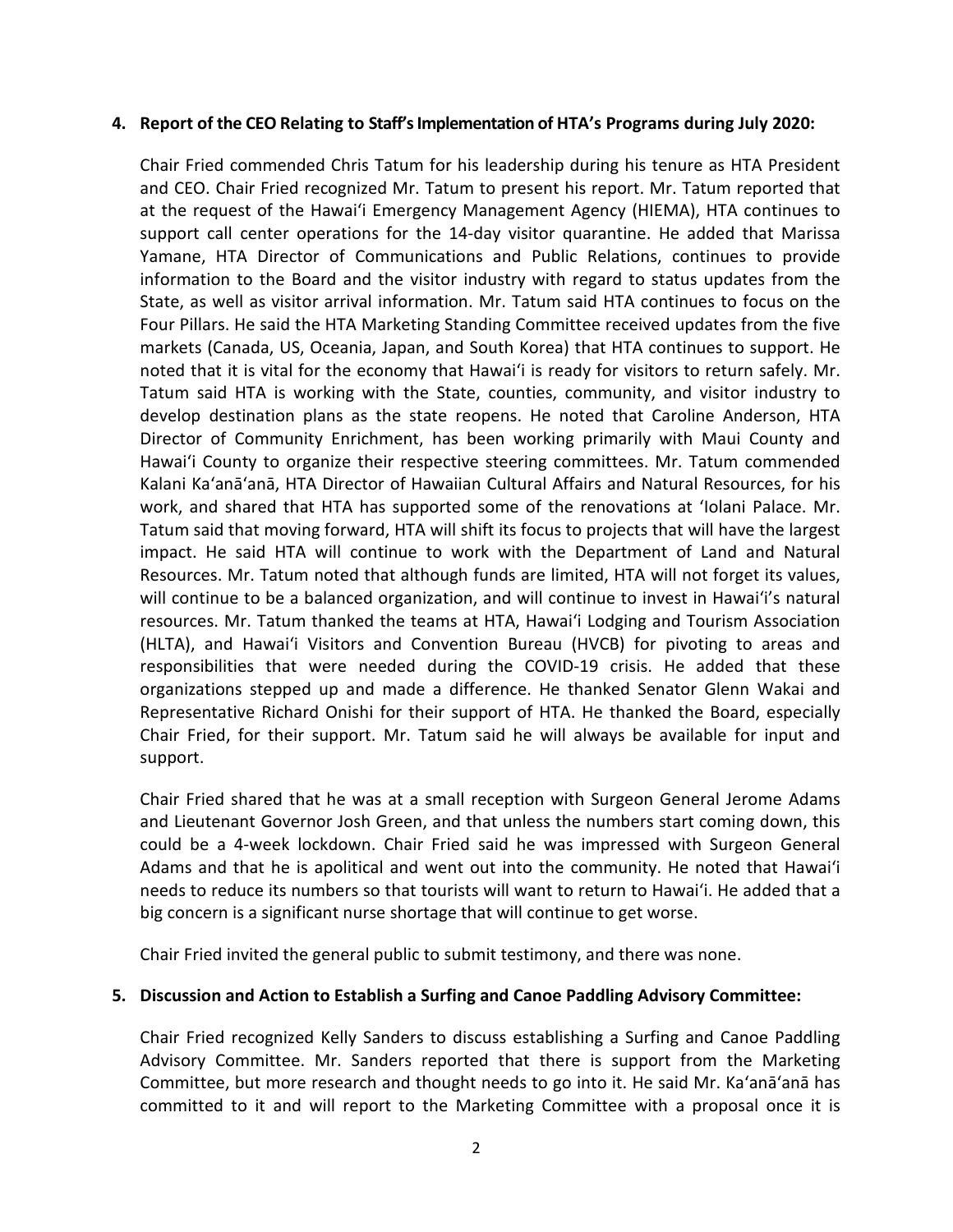ready.

Ms. Kumukahi asked if the Advisory Committee would involve all islands, or if it would be Oʻahu-centric. Mr. Sanders responded that it would not be Oʻahu-centric and would be focused on all islands.

Chair Fried invited the general public to submit testimony, and there was none.

# **6. Presentation and Discussion of Current Market Insights and Conditions in Hawai'i and Key Major Hawai'i Tourism Markets, Including the United States, Japan, Canada, Oceania, Other Asia, Europe, and Cruise:**

Chair Fried recognized Jennifer Chun, HTA Director of Tourism Research, to discuss market insights and conditions. Ms. Chun highlighted that there were 22,600 visitors in July, which is down 98% compared to 2019. She also highlighted that hotel occupancy in July was at 20.9% compared to 85.3% in 2019. Ms. Chun noted that hotel supply and demand has dropped dramatically for April, May, June, and July. She added that the Department of Taxation reported that the State has collected \$564.3 million in TAT year-to-date through June, which is down 6% from FY 2019. Ms. Chun said the Annual Visitor Report for 2019 has been published on the HTA website. She thanked Mr. Tatum for his leadership.

Fred Atkins asked if the hotel occupancy numbers only reflect the hotels that are currently open. Ms. Chun responded in the affirmative. Mr. Atkins asked how many hotels are operating now compared to pre-COVID-19. Ms. Chun responded that she does not have that information readily available and would have to look into it because the statistics reflect total room supply as opposed to operating hotels. Ms. Chun noted that the supplyand-demand chart in the hotel report shows the decline in total hotel room supply from the beginning of the year.

Kyoko Kimura asked if the vacation rental report also reflects a decrease in supply and demand. Ms. Chun responded in the affirmative. She noted that although there is a decrease in supply, she has heard anecdotally that it may be misleading because if the rental is not on one of the major platforms, it may have a different refund policy. Ms. Chun added that if the reservation is not fully refunded it may count toward the unit supply-anddemand statistics even if the unit is empty.

Chair Fried invited the general public to submit testimony, and there was none.

## **7. Presentation, Discussion and Action on HTA's Financial Reports for July 2020:**

Chair Fried recognized Mr. Regan to discuss the financial reports. Mr. Regan thanked Mr. Tatum for his support, mentorship, and leadership. He reported that this is the first month of the new fiscal year. Mr. Regan noted that HTA did not receive any TAT revenue, and no expenditures were made against the approved budget. He highlighted that there are \$6.5 million in new encumbrances on the books for July, which brings the total encumbrances to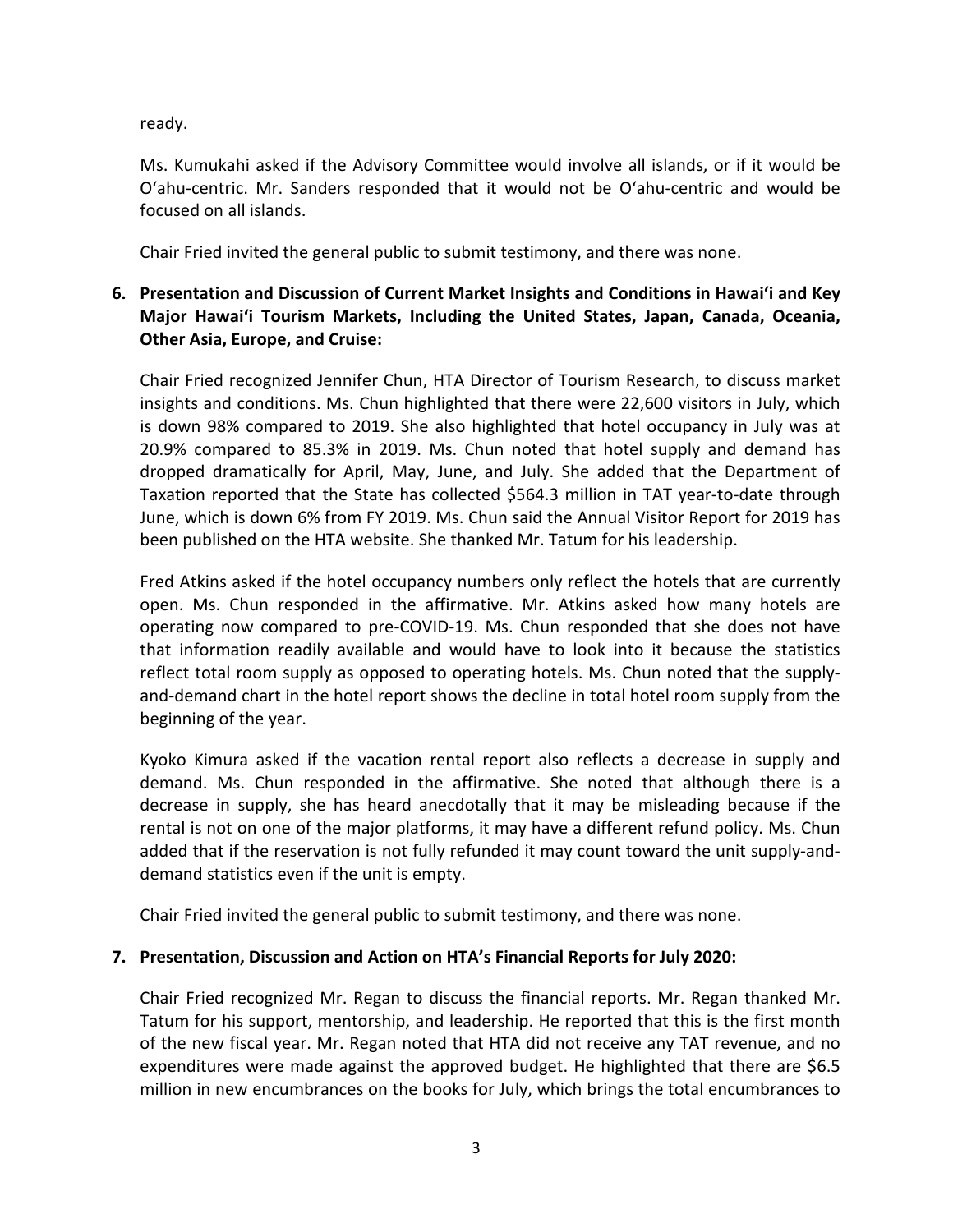\$39.3 million. Mr. Regan said there is a \$3.9 million surplus not currently in the budget, which includes \$1.4 million in investment interest income and \$2.5 million from canceled contracts. He noted that the Board will have to decide how that money will be allocated for the fiscal year. Mr. Regan said HTA is still awaiting approval from Governor David Ige to release the \$5 million in emergency funds. He noted that the emergency funds are held in safe and liquid instruments. Mr. Regan thanked the finance team for their hard work.

Mr. Atkins asked if any projects have been put on hold due to the emergency funds not being released. Mr. Regan responded in the negative. Mr. Regan said that if Gov. Ige does not release the emergency funds, the \$5 million can be offset by the guaranteed \$3.9 million surplus, but the budget will have to be reduced by \$1.1 million.

David Arakawa expressed concern that the Hotels for Heroes Program is beyond HTA's mission. Mr. Regan responded that General Ken Hara of HIEMA requested that HTA restart the program because of the program's success. He added that the \$250,000 expenditure is from HIEMA's budget and not HTA's. Mr. Regan said Gen. Hara requested assistance due to the collective experience and expertise of HTA, HLTA, and HVCB in running the program. He noted that many people are not working within their traditional responsibilities during the COVID-19 crisis. Mr. Regan said HTA decided it was the right thing to do to support the community, Gen. Hara, and the first responders. Mr. Arakawa replied that the right people need to manage this program, and HTA needs to focus on HTA's mission. Mr. Tatum said it was within the realm of HTA's expertise because HTA was the facilitator, whereas the other organizations executed the program.

Mr. Atkins said Community is one of the Four Pillars. He added that the outbreak is worse this time, and it is important to take care of the community.

Ms. Kimura asked which budget the call center program falls under. Mr. Regan responded that the expenses are paid through HIEMA.

Rep. Onishi expressed his full support for HTA's involvement in the Hotels for Heroes Program. He said HIEMA asked HTA for help because HTA has expertise in working with the hotel industry. Rep. Onishi said it seems logical for HTA to coordinate this program, and it is not outside the function of HTA, especially with the huge increase in first responder infections. He described it as one government agency assisting another government agency to address a community need.

Chair Fried invited the general public to submit testimony, and there was none.

Chair Fried requested a motion to approve the financial report. Mr. Kam made a motion, which was seconded by Mr. Sanders. The motion was unanimously approved.

## **8. Update Relating to the 2020 Legislative Session and Related Bills Relevant to HTA:**

Chair Fried recognized Mr. Regan to discuss updates relating to the 2020 legislative session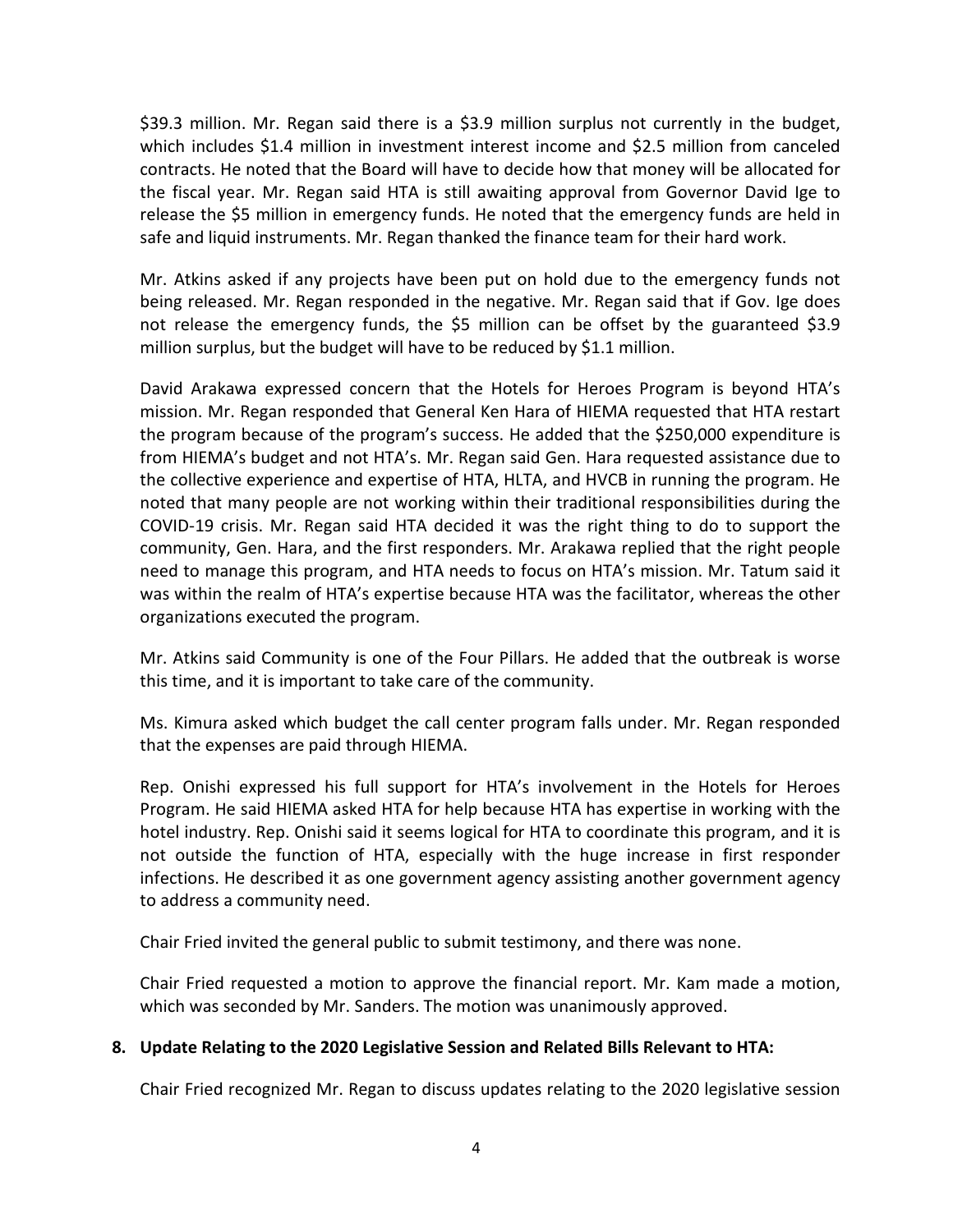and related bills relevant to HTA. Mr. Regan reported that the legislative session has ended, and he expressed his desire to work with Rep. Onishi and Sen. Wakai next session on legislative matters relevant to HTA. Chair Fried thanked Mr. Regan for his multi-faceted work with the finances, legislative matters, and the audit.

Chair Fried invited the general public to submit testimony, and there was none.

### **9. Report of the Marketing Standing Committee with the Committee's Recommendations to Support Various Marketing Proposals, for Discussion and Action by the Board:**

Chair Fried recognized Mr. Sanders to report on the August 26, 2020 Marketing Standing Committee meeting. Mr. Sanders reported that the Marketing Committee had an opportunity to hear on branding and recovery updates from the U.S., Japan, South Korea, Oceania, and Canada markets and noted that the recovery will be a long process. He noted that visitors from Japan may not return until the end of the year, and visitors from Australia may not return until the second quarter of 2021. He added that Japan, South Korea, and Canada have 14-day quarantines within their countries, and the borders may not open for some time. Mr. Sanders said the marketing strategies have a clear focus on education and revitalizing Hawai'i content. He said Mr. Ka'anā'anā has the support of the Marketing Committee to develop a formal proposal for the establishment of a Surfing and Canoe Paddling Advisory Committee for presentation to the Board for approval.

Chair Fried invited the general public to submit testimony, and there was none.

Director Mike McCartney of the Department of Business, Economic Development, and Tourism thanked Mr. Tatum on behalf of Gov. Ige and the State of Hawai'i for helping HTA evolve to the next level. Dir. McCarthy noted that Mr. Tatum was the first CEO from the visitor industry to lead HTA. He thanked Mr. Tatum for being a team player and adding value to the process.

Chair Fried requested a motion to recess the meeting. Mr. Kam made a motion, which was seconded by Ms. Kimura. The motion was unanimously approved. The meeting recessed at 10:28 a.m. The meeting resumed at 11:51 a.m. Mr. Regan confirmed the attendance of the Board by roll call.

### **10. Discussion and Action on the Recommendation of the CEO Search Committee, Reported to the Board at its August 20, 2020 Special Board Meeting, on the Selection of a New CEO for the Hawaii Tourism Authority:**

Chair Fried reported that there were nine members on the selection committee, which included six board members and three non-Board members. He noted that in the selection committee's final vote, one candidate received five votes in favor of recommending the candidate to the Board, another candidate received three votes, and a third received one vote. Chair Fried said that given the number of Board members who requested to be on the selection committee, the selection committee decided to bring the top two finalists to the